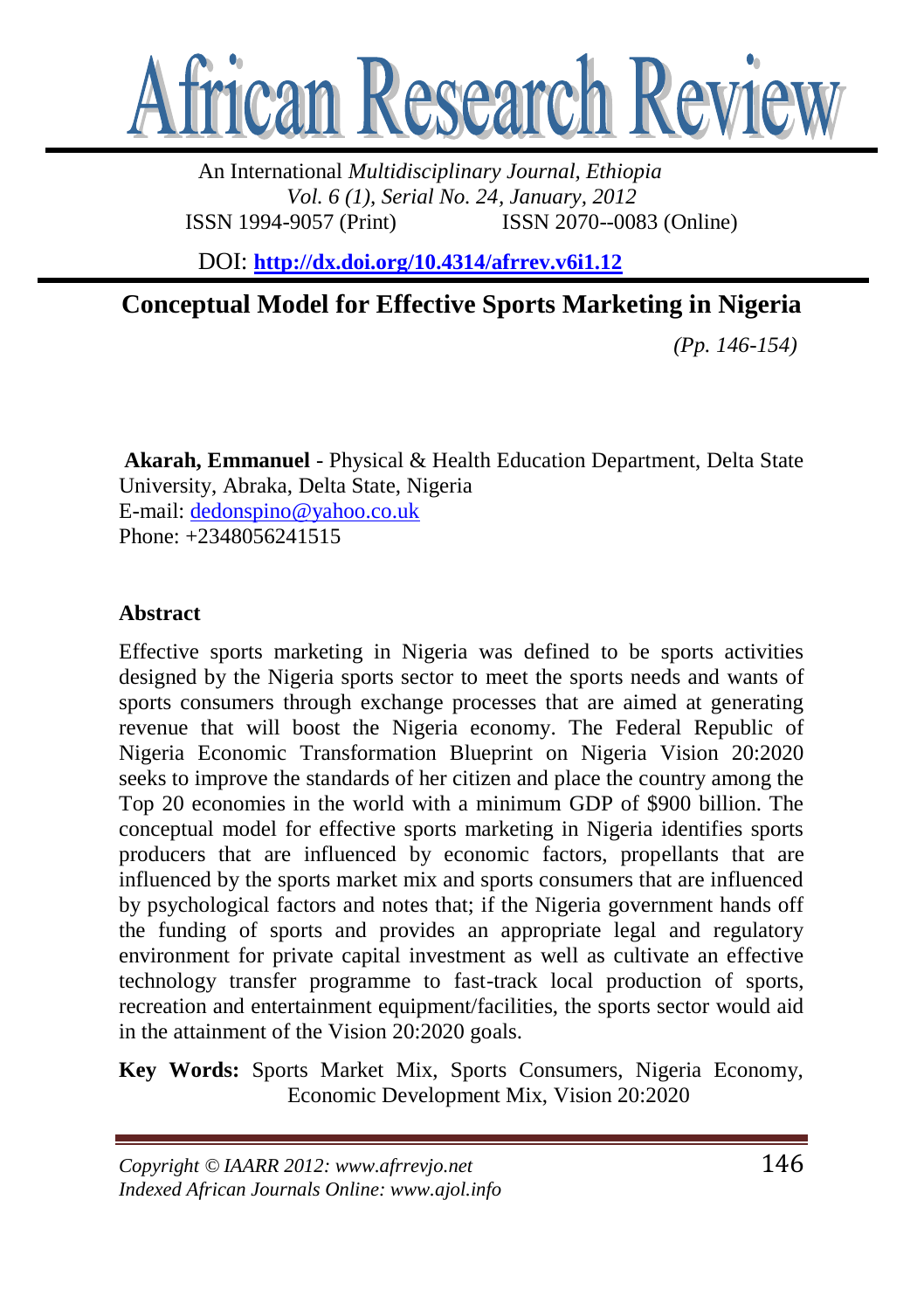# **Introduction**

A conceptual model is a descriptive model of a system based on qualitative assumptions about its elements, their interretionships and system boundaries [\(http://www.businessdictionary.com\)](http://www.businessdictionary.com/).

The [http://www.ozcoasts.org.au/conceptual\\_mods](http://www.ozcoasts.org.au/conceptual_mods) noted that, conceptual models are concise and visually stimulating illustrations that use symbols or drawings to depict the important features, processes and management challenges in a particular environment and that, this is accomplished using the most current knowledge or understanding of that particular environment and, is presented in a way that is easy to understand.

Sports marketing consists of all activities designed to meet the needs and wants of sports consumers through exchange processes. Shilbury, Quick and Westerbeek (1998), Pitts (1998) and Mullin, Hardy and Sutton (2000) noted that sports marketing has developed two major thrusts; the marketing of sports products and services directly to consumers of sports, and marketing of other consumer and industrial products or services through the use of sports promotions. In Nigeria for instance, sports marketing would be said to be the marketing of sports products and services directly to consumers of sports by sports goods manufacturers such as Nike, Adidas, Reebok, Puma and so on while on the other hand, it could be the marketing of other consumer and industrial products through the use of sports promotions as is the case when Pepsi-Cola, Coca-Cola, Cadbury, MTN and so on sponsor sports programmes thus advertising their firms or wares.

Akarah (2007) defined effective sports marketing in Nigeria to be; sports activities designed by the Nigeria sports sector to meet the sports needs and wants of sports consumers through exchange processes that are aimed at generating revenue that will boost the Nigeria economy.

## **Sports marketing trends in Nigeria**

Akarah (2010<sup>a</sup>) noted that the Nigeria government is the sole proprietor and financier of sports and as such, there is low competition in the aspect of marketing sports as a product, especially in relation to the sports market mix using the four Ps (product, price, promotion, place) and the attendant competition that would arise if other stakeholders were to be involved in the funding and organization of sports. Akarah (2009) had earlier noted that the consumption level of sports as a product which can be determined by the number of fans and spectators, sports goods users that go to recreation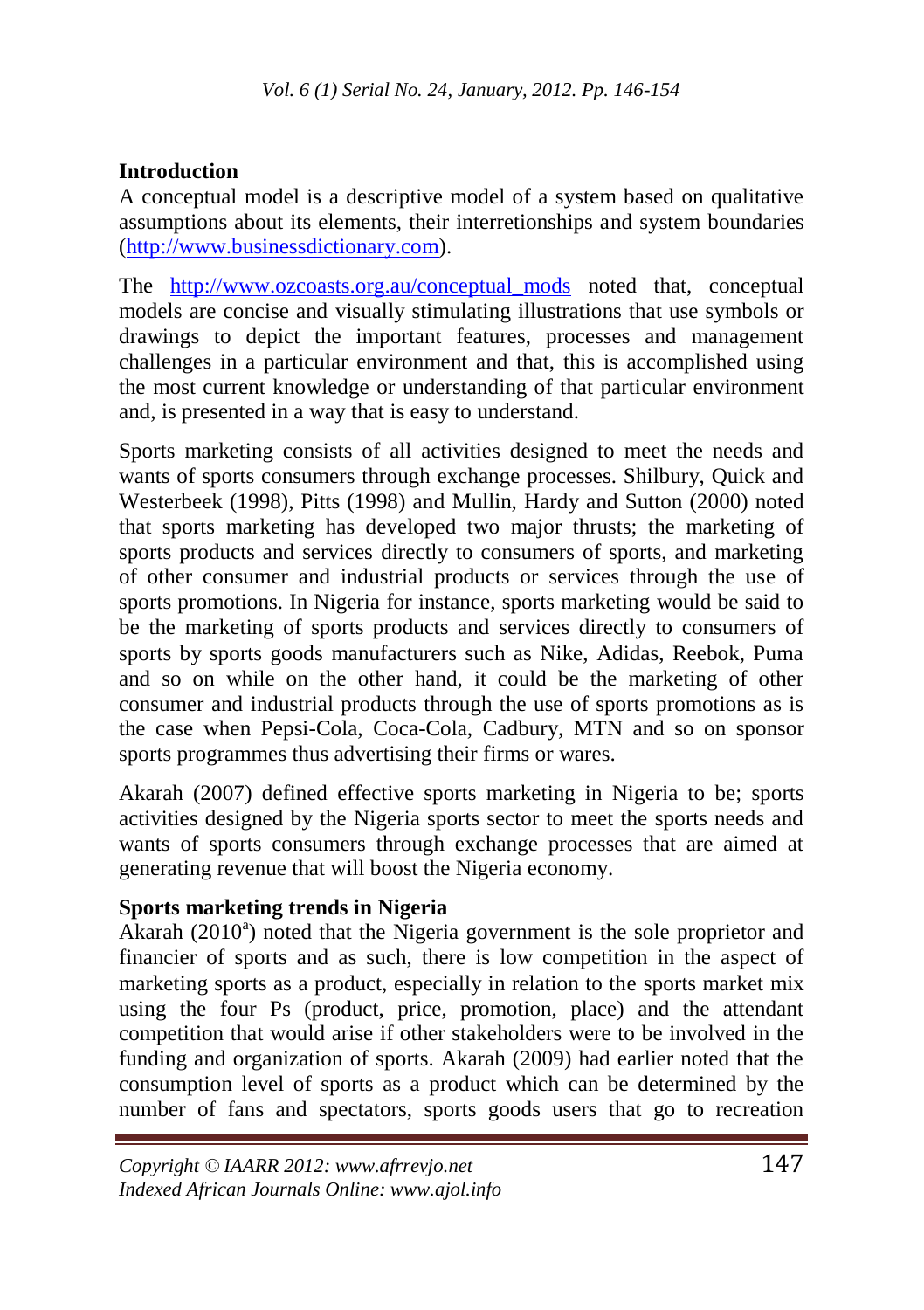centers and other places where sports events take place in order to satisfy their needs and wants is quite high in view of the fact that the average Nigerian has a passion for sports whether as spectator, competitor or recreational outlet.

The Federal Republic of Nigeria Economic Transformation Blueprint on Nigeria Vision 20:2020 (2009) in its executive summary states that; "Vision 20:2020 is an articulation of the long-term intent to launch Nigeria onto a path of sustained social and economic progress and accelerate the emergence of a truly prosperous and united Nigeria. Recognizing the enormous human and natural endowments of the nation, the blueprint is an expression of Nigeria's intent to improve the living standards of her citizens and place the country among the Top 20 economies in the world with a minimum GDP of \$900 billion and a per capita income of no less than \$4000 per annum."

In this regard, the mission statement is; "by 2020, Nigeria will have a large, strong, diversified, sustainable and competitive economy that effectively harnesses the talents and energies of its people and responsibly exploits its natural endowments to guarantee a high standard of living and quality of life to its citizens."

It thus emphasizes that the Nigerian economy must grow at an average of 13.8% during the time horizon, driven by the agricultural and industrial sectors over the medium term while a transition to a service-based economy is envisaged from 2018. It becomes imperative to note that as part of the broad objectives, the Vision 20:2020 hopes to achieve as part of its economic dimension, "a globally competitive economy that is resilient and diversified with a globally competitive manufacturing sector that is tightly integrated and contributes no less than 25% to Gross Domestic Product."

## **The Conceptual model**

The development of the conceptual model for effective sports marketing in Nigeria is hinged on the following excerpt from the Nigeria Vision 20:2020 blueprint: "Sports and recreation beyond providing relaxation also create opportunities for people to participate in physical activities for fun and health, through organized competitions and events, while at the same time helping to address and tackle social issues through positive engagement. When applied effectively, sports, recreation and entertainment programmes promote social integration and foster tolerance, helping to reduce tension and generate dialogue. In addition, if well harnessed, they have the potential to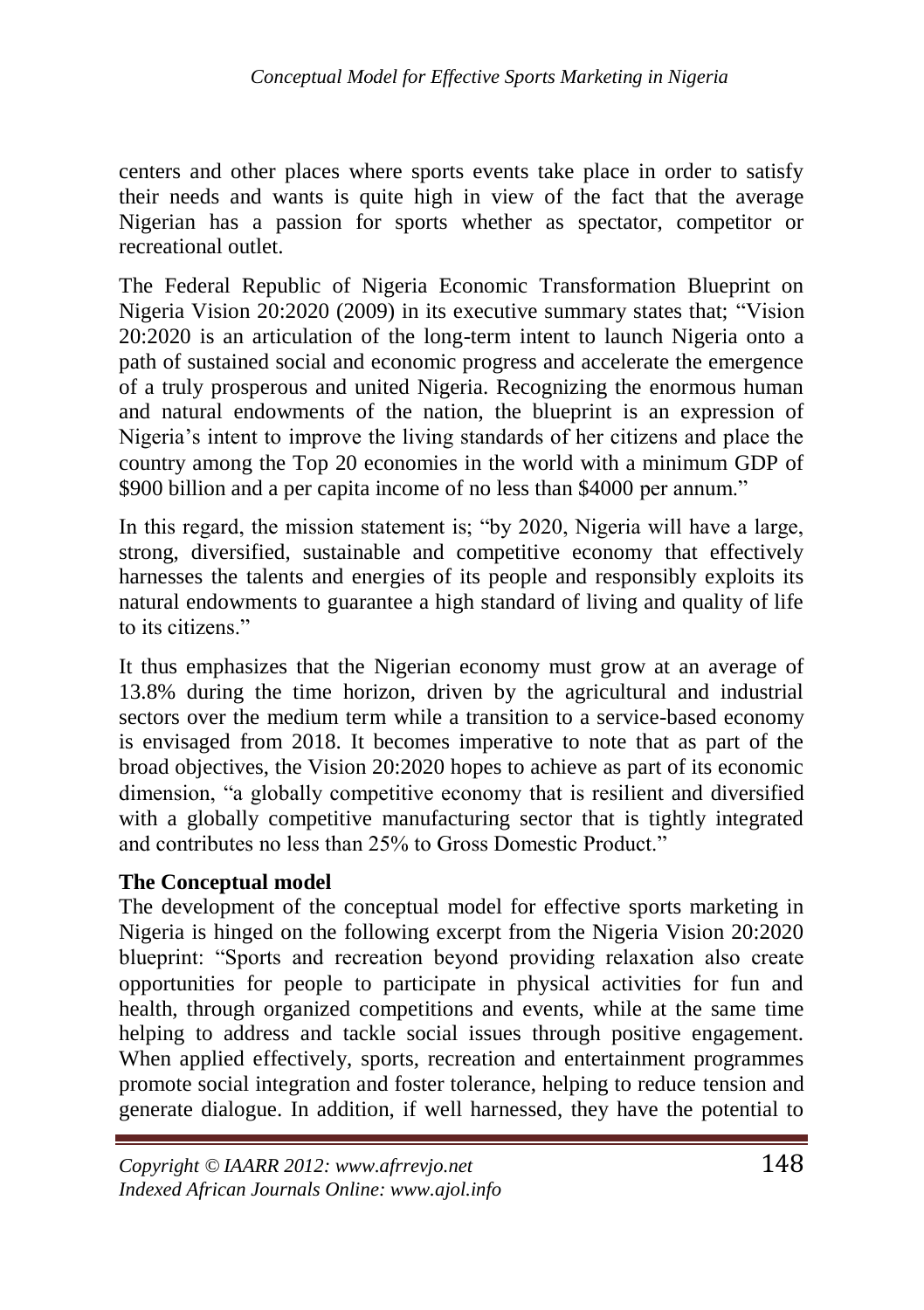create business opportunities and employment, thereby enhancing income and reducing poverty."

Thus, the conceptual model for an effective sports marketing and development in Nigeria identifies the sports marketers to be the sports producers comprising of sports goods manufacturers (Nike, Adidas, Puma, Reebok, Slazenger and so on), Corporate Organisations (MTN, GLOBACOM, Vmobile, Pepsi-Cola, Coca-Cola, Shell and so on), Private Bodies (Ibru Organisation, Dangote Group of Companies and so on) and individuals that are willing to be involved in the sports market sector. The consumers include, sportsmen and women who are expected to use the sports apparels and equipment, spectators and fans who pay money to use the facilities to get entertained and purchase such other goods and services available as well as participants in recreation who need sports equipment and apparels. In other for the sports consumers to derive satisfaction as well as have their needs and wants met by the sports producers, propellants have been identified that will help determine the sport market process and evaluate the sports market process to assess the extent to which the sport market process is effective and hint on areas to be developed so as to make the sports market sector effective.

The propellants include the sports market mix (Four Ps) comprised of the product (sports) consisting of the sports events whether indoor or outdoor events, price as determined by the organizing bodies, promotion which entails advertisement and the place which are the various stadia (market). The interaction between the government through policies and roles, registration modes, tax rates expected to be paid by the sports marketers and such other rules that may cover the conduct and organization of the product with the sports marketers and sports consumers and, the feedback arising there-of are determinants of the sports market process which lead to an evaluation of the entire sports market process. Grantham, Patton, York and Winick (1998) stated that evaluation is the process of determining the extent to which an organization has achieved its stated objectives. They further highlighted the goals of evaluation to include;

1. To determine how effective a program is in meeting predetermined goals and objectives.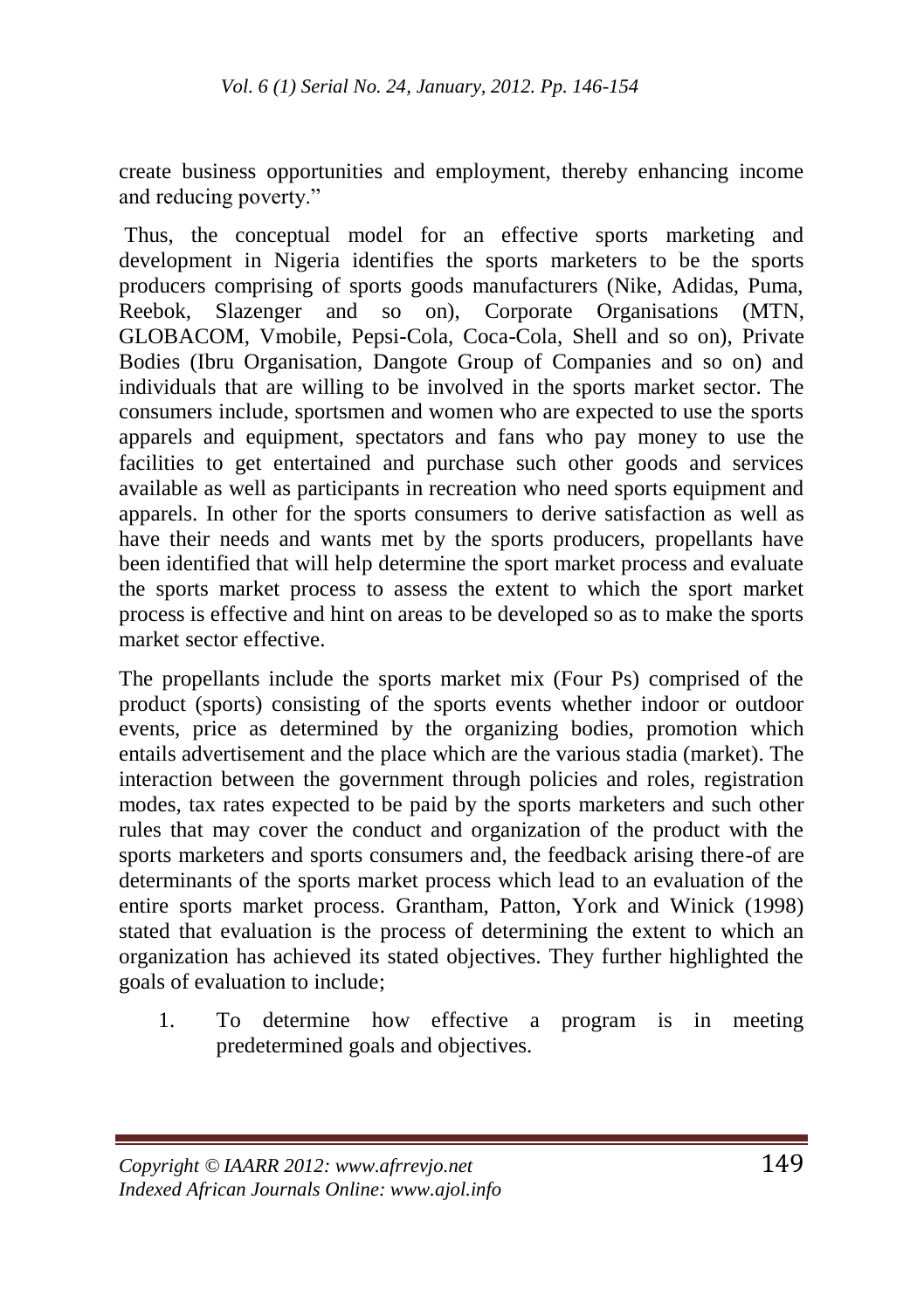- 2. To provide comprehensive information about the full range of the *...*programs achievements and outcomes, as well as possible areas of weakness and inadequacies.
- 3. To measure the quality of a program, based on accepted standards and criteria.
- 4. To appraise the quality of organizational management, such as performance of staff or effectiveness of policies and procedures.
- 5. To provide feedback for improving programs once executed and recommending a direction for future reference.
- 6. To provide information for internal and external marketing of program achievements.

The interactive nature and processes of sports are buttressed by Keegan (1999) when he explained that Maslow's theory of human motivation helps to explain the cultural universals as he hypothesized that people's desires can be arranged into a hierarchy of five needs and that as an individual fulfills needs at each level, he or she progresses to higher levels. Maslow's theory thus tends to explain that while the producer of the product (sports) delivers the product with a view to using it as a revenue source, in exchange, the consumers are willing to be involved in the exchange process by spending money so as to share in the social interaction process where the sports events take place and derive satisfaction from the exchange process (esteem) towards self-actualisation (satisfying immediate wants and needs) (Bernstein, Clarke-Stewart, Roy, Scrull and Wickens, 1994; Keegan, 1999). Thus, Maslow's theory of human motivation is the fulcrum on which generating revenue that will boost the Nigeria economy and helping to actualize the Vision 20:2020 through the conceptual model is hinged

## **Conclusion**

The Vision 20:2020 seeks to stimulate domestic and foreign trade in value adding goods and services as well as foster strong linkages among all sectors of the economy. Toward this end, it identifies the production of textiles, wearing apparel and leather as part of the industrial prongs in stimulating the economy. The conceptual model for effective sports marketing in Nigeria also identifies the role of the sports goods manufacturers as part of the sports producers.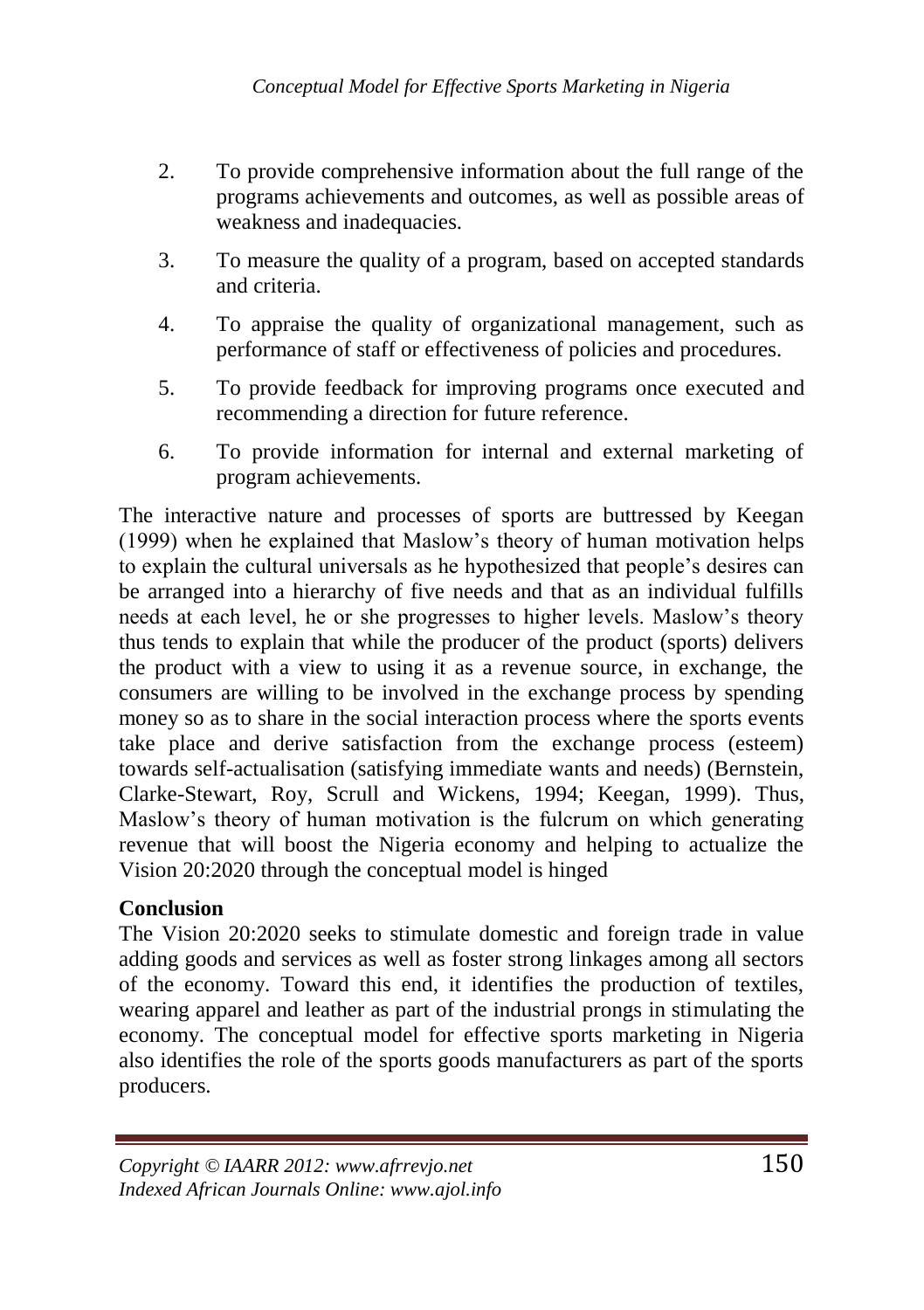Towards the actualization of this, Akarah 2010<sup>a</sup> recommended that corporate, private organizations and individuals should be allowed to invest in the sports market sector by building their own stadia and organizing sports competitions while the Nigeria government should hands-off the funding and administration of sports and; in place implement policies that will attract foreign investors into the sports market scene. He further noted that if this is done, sports goods manufacturers will be attracted to set up regional, zonal and branch offices that would create employment opportunities as well as enhance the remittance of taxes and tariffs that will further help to boost the economy of the nation.

It is thus expected that if sports marketing is effective in Nigeria through the establishment of sports goods manufacturing outlets, apart from creating employment in this sector and contributing to the revenue base of the economy, sports equipment will become more readily available and at affordable prices that will help in equipping primary and secondary schools as well as tertiary institutions with sports equipment that will assist in effectively teaching the contents of the curriculum and increase participation in school sports while acting as booster to developing positive attitude to physical education as a subject, resuscitating involvement in evening games by students thus helping to provide athletes and sportsmen who will make sports a worthwhile venture as well as rekindling participation in recreational activities that will further enhance the health and fitness status of the Nigerian citizenry. In the realization of this goal, the Nigeria Vision 20:2020 identifies that, the key policy thrust for infrastructural development will be to encourage private sector partnership in the provision and maintenance of sports infrastructure and development.

This Vision  $20:2020$  goal had been buttressed by Akarah (2007, 2009, 2010<sup>a</sup>) when he espoused that effective sports marketing in Nigeria could be a parameter for generating revenue that would help boost the Nigeria economic base through adopting and implementing the sports market mix in the sports sector with the active involvement of corporate and private organizations as well as other stakeholders.

Achieving the Nigeria Vision 20:2020 feat would seem to be an uphill task especially given the fact that the blueprint states that "Nigeria currently ranks" 158 out of 177 economies on the Human Development Index (HDR 2008), despite her rich cultural endowment and abundant human natural resources." Perhaps, it is in a bid to help attain an economic diversification away from its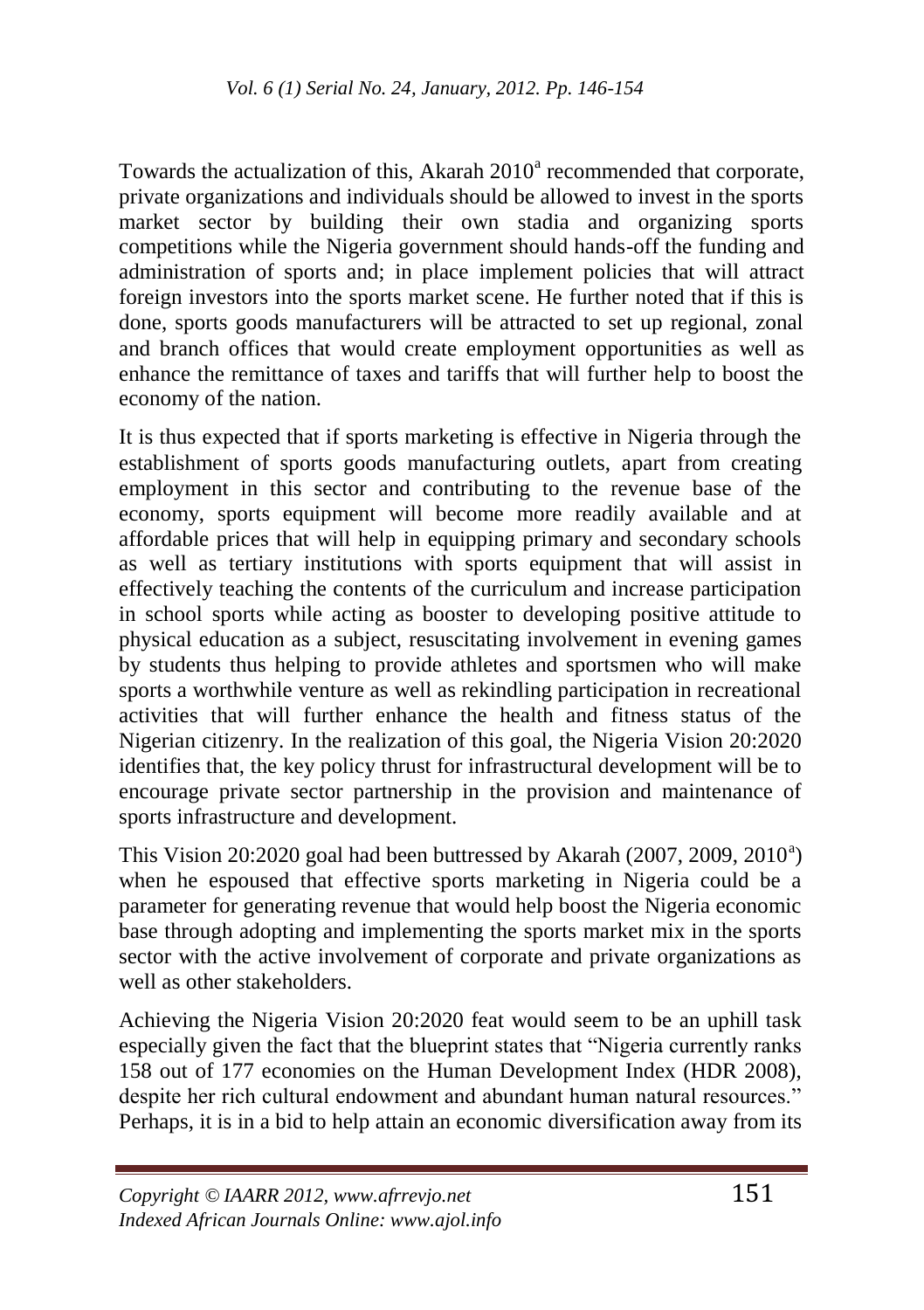mono-product, oil-dependent economy that Akarah (2010<sup>a</sup>, 2010<sup>b</sup>) stated that; if sports as a product were to be more accessible, the Nigeria government would generate revenue that would boost the Nigeria economy and assist in the attainment of the Vision 20:2020 plan if it includes sports marketing in its economic development mix.

#### **Recommendation**

Given the passion of the Nigerian citizenry for sports, the conceptual model for effective sports marketing notes that in order to improve the Nigeria economy base through the sports sector, government should provide an appropriate legal and regulatory environment for private capital investment as well as cultivate an effective technology transfer programme to fast-track local production of sports, recreation and entertainment equipment/facilities.

#### **References**

- Akarah, E. O. (2007). Psychosocial and economic factors as predictors of effective sport marketing in Nigeria. Unpublished Ph. D Dissertation, Delta State University, Abraka.
- Akarah, E. (2009). Professionalism in sports as predictor of effective sport marketing in Nigeria. *Journal of Sports Psychology Association of Nigeria* (JOSPAN). 5. 53-58. Awemark Publishers.
- Akarah, E. (2010<sup>a</sup>). Economic environment as a predictor of effective sport marketing in Nigeria. *Annals of Modern Education*. 2 (1) 165-172.
- Akarah, E. (2010<sup>b</sup>).Demographic, psychosocial and economic factors as predictors of effective sport marketing in Nigeria. *Journal of Sports Psychology Association of Nigeria* (JOSPAN). 6. 89-97. Awemark Publishers.
- Bernstein, A. B., Clarke-Stewart, A., Roy, E. J., Scrull, T. K. and Wickens, C. D. (1994) 3<sup>rd</sup> ed: *Psychology*. Boston, Houghton Mifflin Company.
- Federal republic of Nigeria (2009). Nigeria Vision 20:2020 Economic Transformation Blueprint.
- Grantham, W. C., Patton, R. W., York, T. D. & Winick, M. L. (1998): *Health fitness management. A comprehensive resource for managing and operating programs and facilities.* U. S. A, Human Kinetics.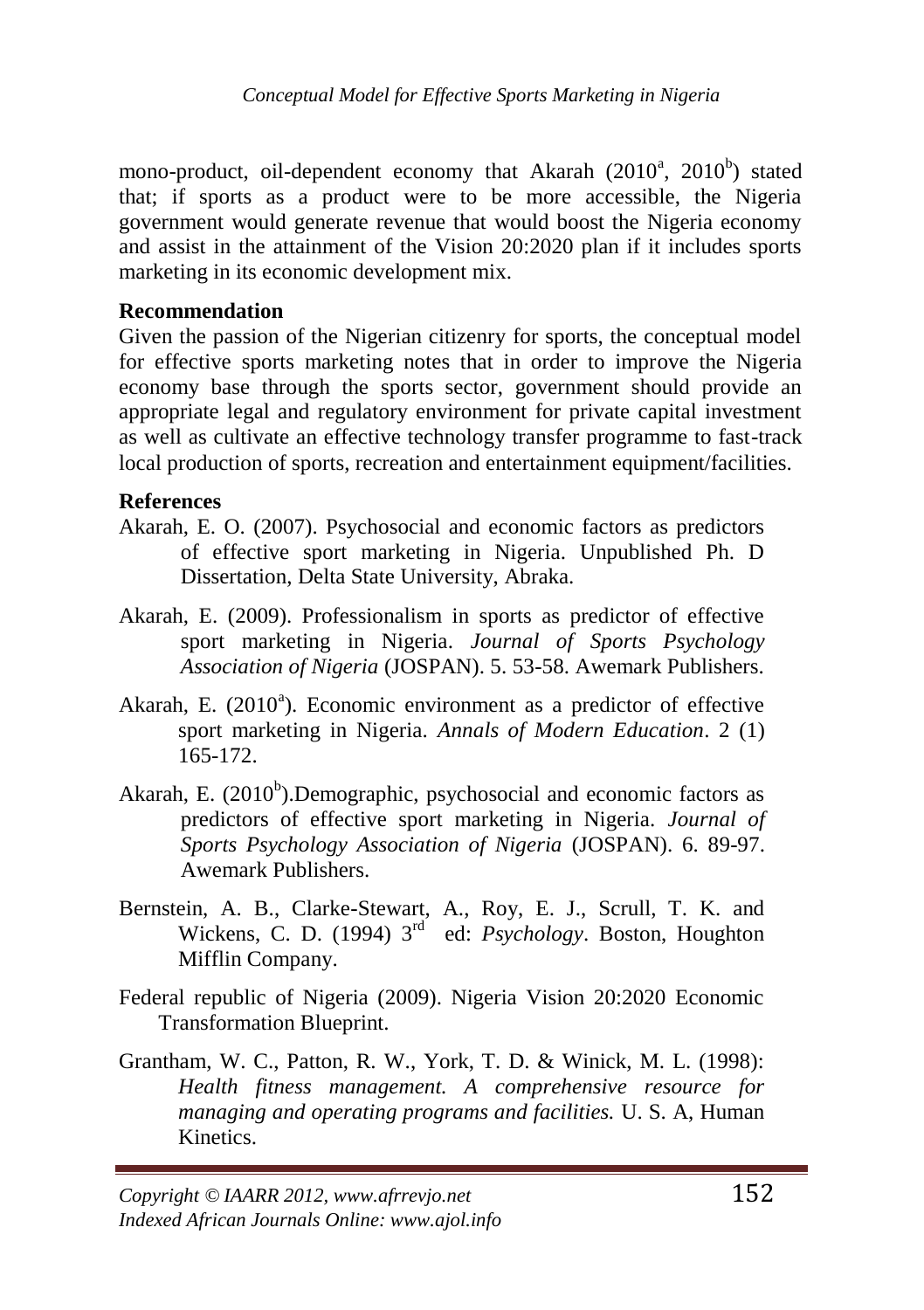[http://www.businessdictionary.c](http://www.businessdictionary./)om. Conceptual model. Retrieved 27-11- 11

- http://www.ozcoasts.org.au/conceptual mods. Conceptual models. Retrieved 27-11-11
- Keegan, J. W. (1999) 6th ed: *Global Marketing Management*. New Jersey, Prentice-Hall Inc.
- Mullin, B. J., Hardy, S. and Sutton, W. A. (2000) 2nd ed: *Sport Marketing*. Champaign, Illinois, Human Kinetics Publishers.
- Pitts, B. (1998): *Case Studies in Sport Marketing*. Morgantown, WV, Fitness Information Technology.